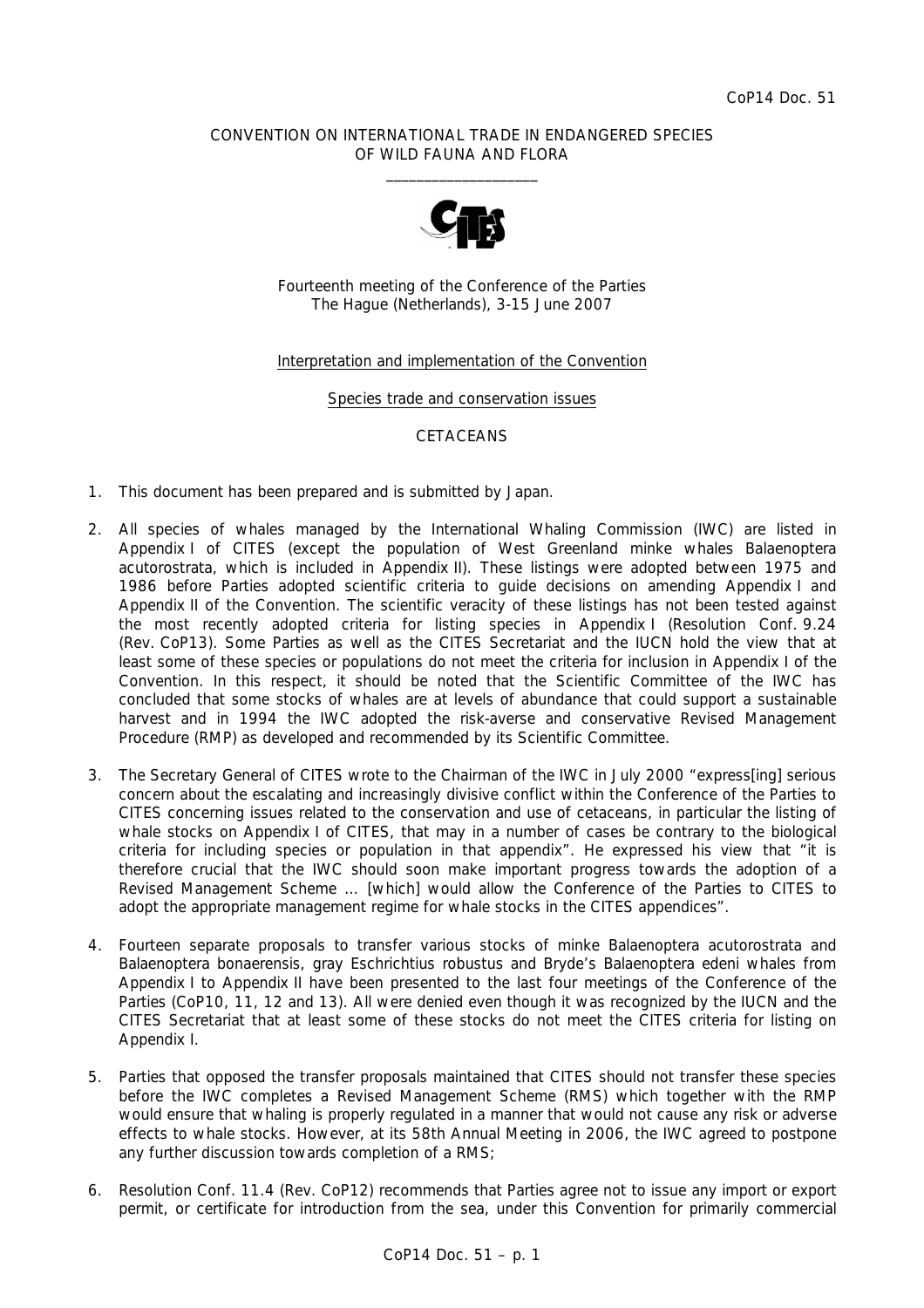purposes for any specimen of a species or stock protected from commercial whaling by the International Convention for the Regulation of Whaling. This was part of a consolidation of Resolutions adopted by the Conference of the Parties. This particular part was adopted at CoP2 in 1979. Some other parts of the Resolution, particularly those related to the status of whale stocks and illegal trade, are now outdated and factually incorrect.

- 7. Legal trade in whale products is presently occurring outside of international regulation. Appropriate listing of cetacean species on the Appendices of CITES would ensure proper international regulation of this trade.
- 8. Finally, Goal 2 of the Strategic Vision through 2005 seeks to "strengthen the scientific basis of the decision-making process". The introductory text that establishes the foundation upon which this goal is based states: "While other factors may come into play… they do not override the need for sound, scientifically-based decisions in all areas of the Convention's application and all levels of its implementation". Furthermore, "Continued strengthening of the treaty's scientific basis is critical to the continued success of the Convention and its relevance as a major international instrument to…".
- 9. A detailed and objective assessment of the present Appendix-I listings is consistent with Goal 2 of the Strategic Vision through 2005, which is to be achieved through four clearly enunciated objectives, the following two of which are directly relevant to this issue and action being proposed:
	- a) to ensure that the Convention's Appendices correctly reflect the conservation and management needs of species; and
	- b) to ensure that decisions to amend the Convention's Appendices are founded on sound and relevant scientific information and meet the agreed biological and trade criteria for such amendments.
- 10. Therefore, the draft decisions in the Annex to this document are submitted for consideration by the Conference of the Parties.

# COMMENTS FROM THE SECRETARIAT

- A. As Resolution Conf. 11.4 (Rev. CoP12) is still in effect, it is questionable whether a review of all cetaceans in the context of the Periodic Review by the Animals Committee would serve any useful purpose.
- B. Any such review should exclude the Okhotsk Sea West Pacific stock, north-east Atlantic stock and the north Atlantic central stock of minke whales *(Balaenoptera acutorostrata)* as a proposal to amend the Appendices in relation to these stocks was considered at CoP13 – i.e. within the last two meetings if the Conference of the Parties (see SC guidelines for Periodic Review).
- C. The Secretariat is further of the opinion that the Standing Committee rather than the Animals Committee would be the appropriate body to discuss amendments to Resolution Conf. 11.4 (Rev. CoP12).